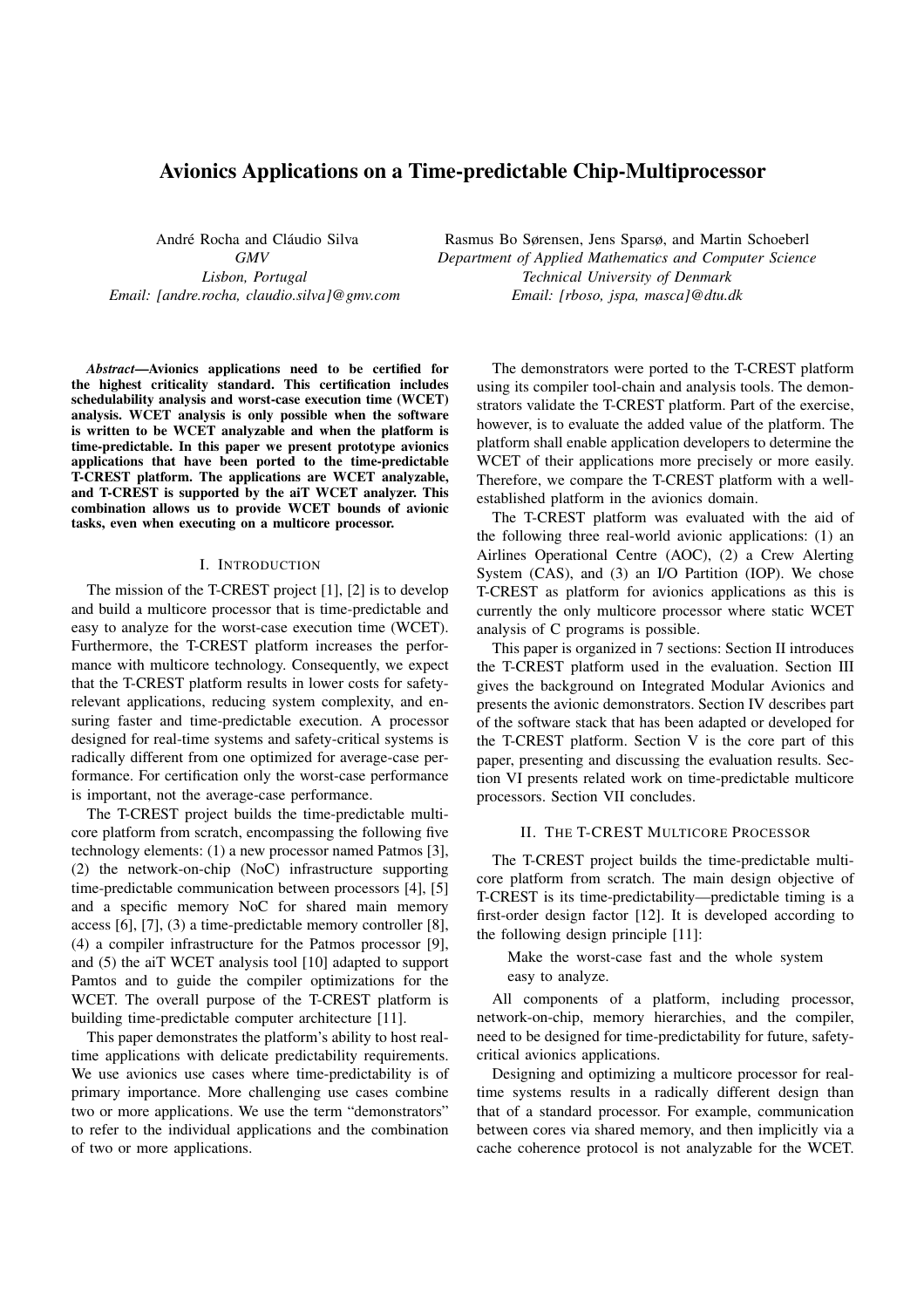

Figure 1. A Patmos processor node and its interfaces to the memory-tree NoC and the Argo message passing NoC.

Therefore, we support explicit message passing between cores via a NoC.

Figure 1 shows a Patmos processor node and its interfaces towards both the Bluetree memory NoC and the Argo message-passing NoC. The memory tree NoC provides access to a shared off-chip memory and is used exclusively for booting the platform and servicing the (non-coherent) cache memories. The Argo message-passing NoC provides inter-processor communication and is extensively used by the applications described in this paper.

A new processor named Patmos has been developed within T-CREST. Patmos is a 32-bit, RISC-style dual-issue VLIW processor core [3]. To support the single-path programming paradigm [13], Patmos supports predicates on all instructions.

For time-predictable caches, the processor supports several variants of caches and on-chip memories: a method cache [14] handles the caching of complete methods/functions. Moreover, stack allocated data can be cached in the special stack cache [15]; other data is cached in the data cache. The method cache is supported by a scope-based WCET analysis [16]; the stack cache, by a intra-procedural data-flow analysis [17]. Functions and data can also be placed into the instruction and data scratchpad memories (SPM). Another SPM serves as a communication SPM with the Argo NoC.

Argo is a packet-switched source-routed NoC that implements virtual channels using statically scheduled timedivision multiplexing (TDM) of the resources (i.e., links) in the NoC [4]. In this way, once a packet is injected into the network of routers, it traverses the end-to-end path (i.e., the virtual channel) in a pipelined fashion without ever competing with other packets for access to resources in the



Figure 2. IMA terminology

NoC. A physical DMA controller is shared by all outgoing virtual channel from a processor node. As messages are usually larger than the payload of a single packet, messages are typically sent from a processor node in an interleaved fashion, following the TDM schedule.

The hardware implementation of Argo has two novel features that distinguish it from other NoCs with similar functionality. First, the DMA controllers are moved into the network interfaces and tightly integrated with the TDM scheduling [18], as illustrated in Figure 1. Second, the Argo NoC use asynchronous routers [5], [19]. The result is a hardware-efficient implementation that at the same time enables a globally asynchronous, locally synchronous timing organization of the entire multiprocessor platform.

All processor cores are connected via a memory tree called "Bluetree" [20]. Bluetree provides access to a shared external SDRAM memory controlled by a real-time memory controller [8], [21]. An alternative memory NoC implements distributed TDM arbitration [7].

The compiler infrastructure is an essential part of the system developed in the project [9]. WCET-aware optimization methods [22] were developed, along with detailed timing models, so that the compiler benefits from the known behavior of the hardware. The T-CREST partner AbsInt adapted the aiT WCET analysis tool [10] to support the Patmos processor. Furthermore, aiT provides information to the compiler that can then optimize along the WCET path.

#### III. AVIONICS APPLICATIONS

This section first introduces the Integrated Modular Avionics (IMA) concept and then presents the avionics demonstrators based on IMA.

# *A. IMA and ARINC 653*

The goal of IMA (shown in Figure 2) is to reduce hardware and thereby weight and power consumption by sharing resources among applications. IMA enables multiple unrelated applications, with different criticality levels, to share the same computing platform *without interference*.

Partitioning separates applications in two dimensions: space and time. Spatial separation means that the memory of a partition is protected. Temporal separation means that only one application at a time has access to system resources,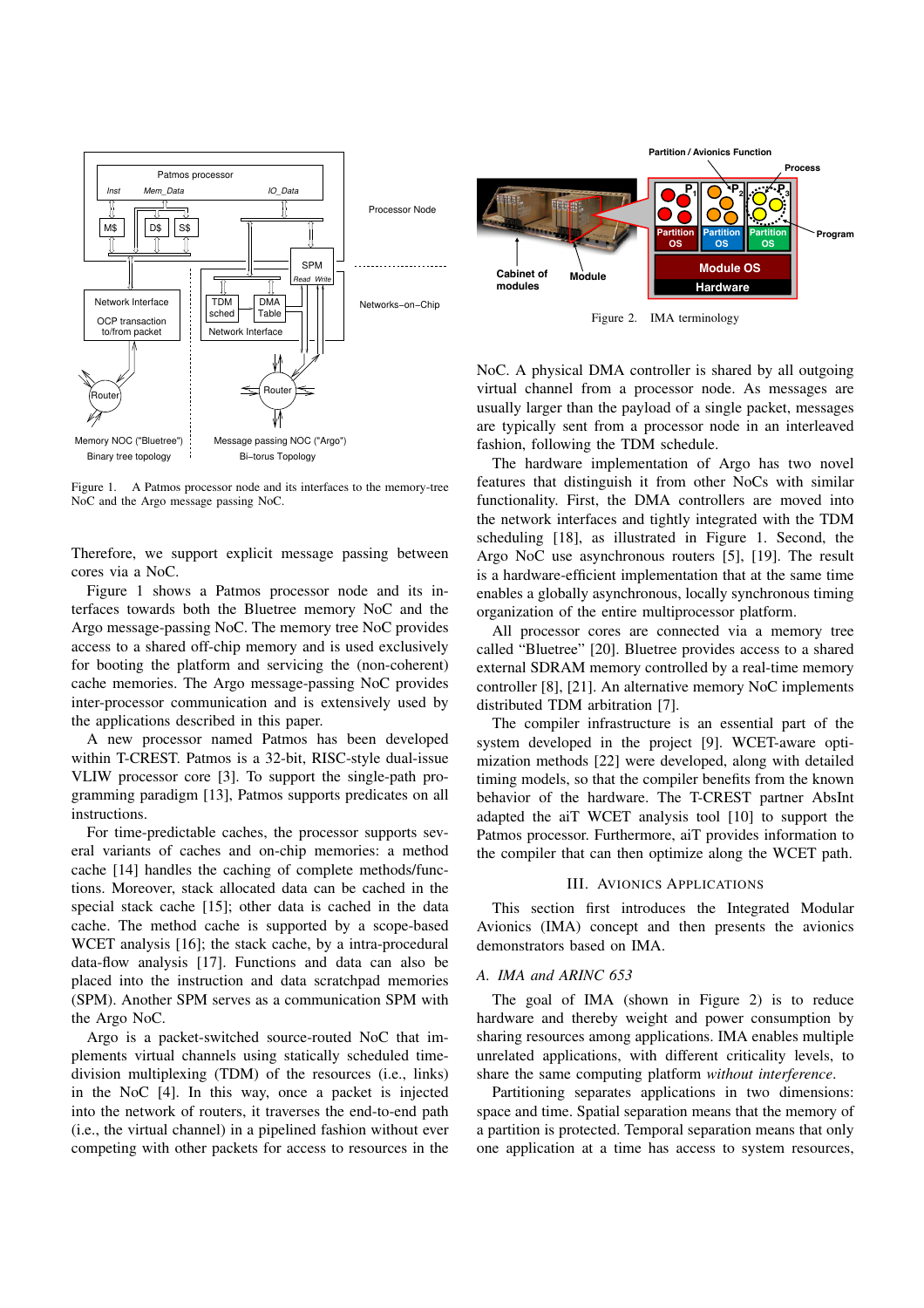

Figure 3. ARINC 653 API

including the processor; therefore, only one application is executing at any time—with no competition for system resources between partitioned applications. Furthermore, processors are statically assigned to partitions. A processor cannot change its partition at runtime.

ARINC 653 is an IMA-compliant specification that defines an application-programming interface (API) called "APEX" [23]. APEX provides applications with a common interface for accessing system services and specifying the distribution of time and memory among the partitions. As illustrated in Figure 3, APEX provides applications with a set of services:

- inter-process communication within a partition (events, message buffers, black boards, semaphores, etc.)
- *•* time services
- *•* an interface to the health monitor
- interfaces to the partition associated with the application and the processes it consists of

Communication among partitions occurs through ports defined at the partition level. A port is either incoming or outgoing and may be either a queueing port, holding zero or more messages, or a sampling port containing the current instance of a periodically updated message. Ports are linked by channels, which are transparent to applications.

# *B. The Airlines Operational Centre Use Case*

The Airlines Operational Centre (AOC) is the on-board part of an air traffic management system that enables digital text communication between the aircrew and ground units. It was developed according to DO-178B Design Assurance Level C and is thus a moderately critical application. The AOC is a communication router and message database. It stores reports sent from ground stations or created by aircraft subsystems.

Typical reports sent from the ground *to the aircraft* are weather reports, messages advising the aircraft about unforeseen events, constraint lists for aircraft trajectory planning, flight plans, in-flight traffic management messages, and free text messages. Typical reports sent *from the aircraft* to the ground are information on the main flight events (out of parking position, off the runway, on the runway, in the



Figure 4. AOC MCDU display

parking position), the expected time of arrival (updated and sent periodically), reports on engine and fuel state, reports on observed weather conditions, aircraft trajectory plans, and free text messages.

The AOC solution contains a user interface for the pilot, the Multifunction Control Display Unit (MCDU). Figure 4 shows the MCDU with the main menu. This interface is used for displaying received reports, changing report settings such as contracts, requesting reports from the ground and creating reports such as free text messages or malfunction reports. The MCDU also presents engine data such as engine and oil temperature, fuel flow, and engine RPM (Revolutions Per Minute).

The actual AOC application provides the link between the ground unit and the pilot's MCDU. This means that the AOC is responsible for storing all the messages exchanged between those interfaces, receiving new messages as they are transmitted, and dispatching the proper data whenever the pilot switches its interface to a new menu or new data needs to be displayed in the current MCDU menu. The AOC is an IMA application, compliant with ARINC 653, and therefore running on all ARINC 653-compliant operating systems.

### *C. The Crew Alert System Use Case*

Modern aircrafts have a Crew Alert System (CAS) to aid the aircrew. The CAS receives signals from on-board subsystems, such as doors, engines, or the environment control system, and displays relevant aircraft information such as engine parameters (e.g., temperature values, fuel flow, and quantity). The CAS improves situational awareness by allowing the aircrew to view complex information in a graphical format and by alerting the crew to unusual or hazardous situations.

The CAS prototype follows the DO-178B guidance for Design Assurance Level A, the highest certification level.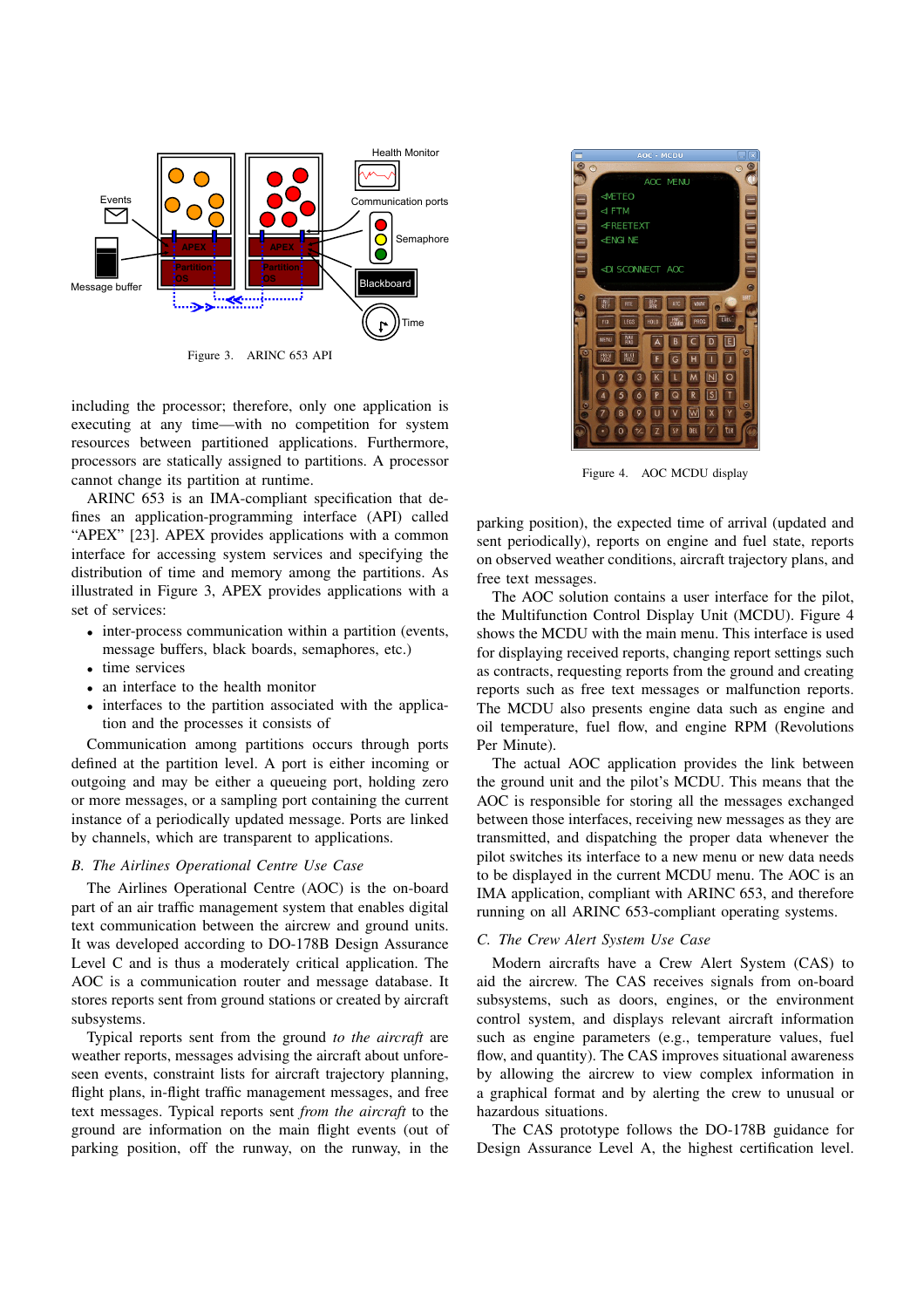

Figure 5. CAS display unit

The CAS comprises two elements: the display unit and the processing unit. The display unit, shown in Figure 5, is responsible for presenting information to the aircrew. The processing unit receives input signals from selected aircraft subsystems, translates this information if needed, and manages the messages to be presented to the aircrew in accordance with specified requirements. The CAS processing unit input signals are simulated in the demonstrator.

The processing unit must assign each received signal to one of the following message-criticality groups: *Warning* messages in red, *Caution* messages in amber, and *Advisory* messages in green.

The ranking of a message in the displayed list of messages, an example shown in Figure 5, is determined by its time of activation, acknowledgement status, and criticality group. Warning and Caution messages are initially presented in flashing mode, until the pilot acknowledges them. Upon acknowledgement, all messages of that criticality group lose their highlight status and return to normal mode. Advisory messages do not need acknowledgement.

# *D. The I/O Partition*

General-purpose operating systems hide the custom code that controls I/O devices and provide applications with clean high-level interfaces to the I/O devices. The same approach cannot be applied to a robust partitioned operating system, as doing so may violate spatial partitioning. If I/O devices are shared across partitions, there is a risk of the devices being left in an unknown state following a partition error [24]. Consequently, the independence and isolation of partitions could be compromised.

We solve this problem by introducing a central generic I/O module executing in its own partition to route data to and from applications in several partitions. Figure 6 shows this configuration.

The I/O partition (IOP), being subject to time and space partitioning, does not forward the data directly. Instead, communication is asynchronous by design. In its execution



Figure 6. System configuration with an I/O module implemented by a dedicated partition

window, an application sends its data to the IOP. The IOP will handle this data only during its next execution window. On the other side of the channel, the same process may occur. The IOP receives the data and forwards it to the final destination. But the targeted partition will receive this data only during its next execution window. Execution windows of IOPs thus extend the path through the network. The IOP currently implements (1) drivers and protocol stacks for RS-232, SpaceWire and MIL-STD-1553B including Bus Controller and Remote Terminal modes, and (2) a deterministic IP stack providing UDP on top of an Ethernet driver.

From an application's perspective, there are three ways of accessing the IOP services: through the middleware API, through remote ports, or through shared memory. For most cases, the underlying communication mechanism will be a set of queuing ports [23]. This set of queuing ports is used for sending requests to the I/O device and sending results back to the requesting partition. In cases involving the exchange of huge amount of data, an additional interface (such as shared memory) will be used.

Internally, the IOP consists of a set of tasks that are periodically executed according to the partition frequency. The scheduler executes the internal schedule, i.e., the sequence of task execution according to their periods and priorities, to always achieve a full read-and-write cycle per partition execution window.

### IV. THE SOFTWARE STACK

Along with the hardware development and the porting of the avionics applications, a software stack was ported or developed. The software stack consists of: (1) the RTEMS real-time operating system, (2) ARINC 653 functions, and (3) a message-passing library for the NoC.

# *A. RTEMS Port*

A major effort involved in porting the avionics demonstrators to the T-CREST platform was porting a real-time operating system to the new platform. The Patmos CPU was added to the collection of supported architectures of RTEMS 4.10.2.

Porting RTEMS to Patmos entailed developing a set of RTEMS-internal functions: platform-specific initialization, context management (context initialization and context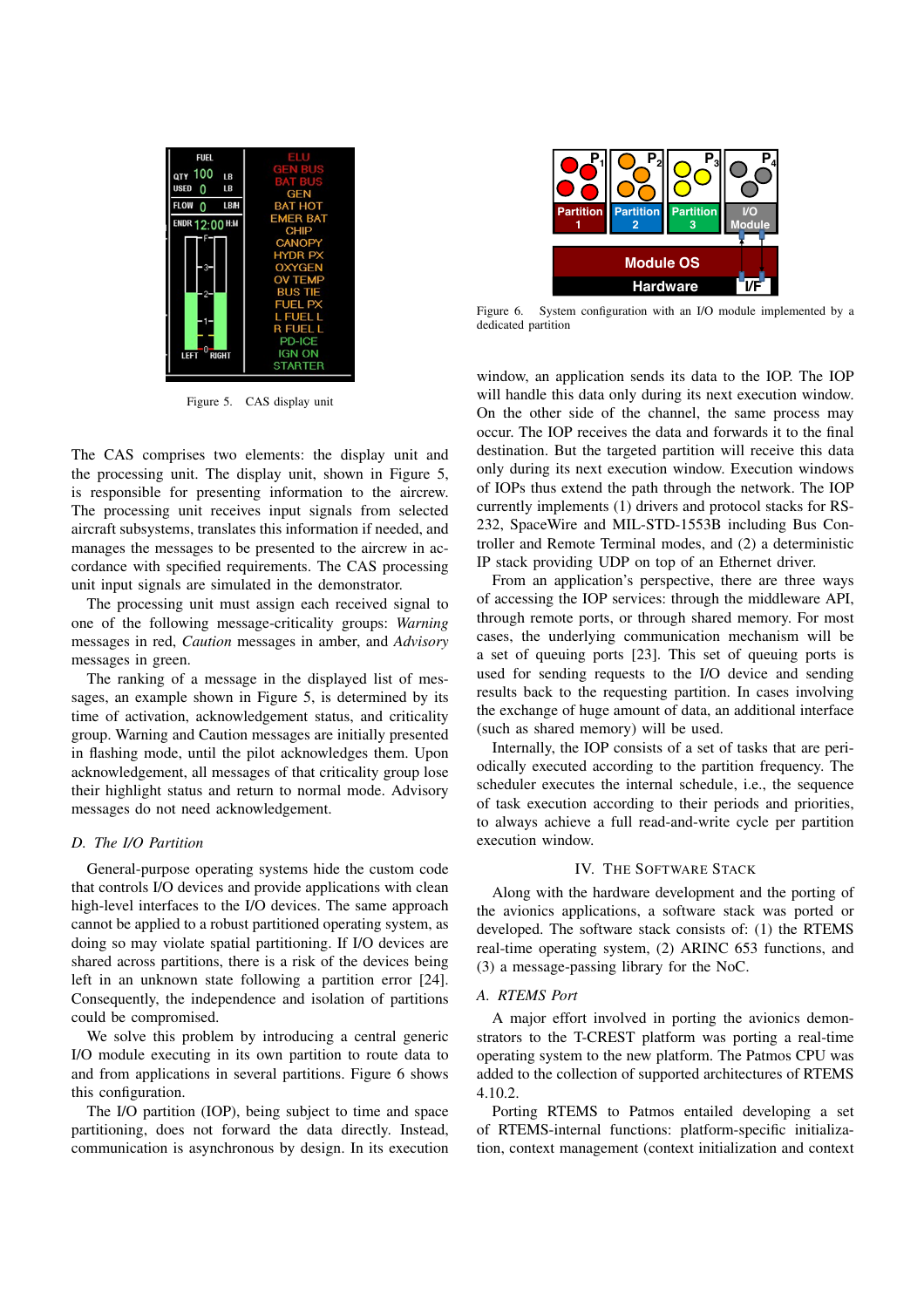switching), clock management, and support for a serial port. In addition, a message-passing library for the NoC was added to RTEMS and is available to application developers.

Porting RTEMS had a positive side effect. Because it is a complex piece of software, it covers a wider range of features from the processor and associated tool-chain than would a simple application. In a way, RTEMS acted as a use case for the platform in its own right. Building and running RTEMS ended up assessing the maturity of the T-CREST platform.

#### *B. ARINC 653 Functions*

Both avionics applications (AOC and CAS) rely on AR-INC 653 functions to operate. They use processes to run modular sequences of instructions, force process switching through timed waits, adopt buffers to store and transmit large amounts of data, and employ sampling and queuing ports to communicate with other applications.

We use RTEMS tasks, message queues, and timer functions for implementing ARINC processes, buffers, and timers. The mapping between RTEMS and ARINC functions is straightforward, as each ARINC function always has a corresponding RTEMS counterpart. For the bare applications (without RTEMS), buffers have been implemented, whereas the existing process structure was erased. Instead of running different processes, the applications consist of one single line of execution, running the different modules in an endless loop, switching periodically between the modules.

The implementation of sampling and queuing ports is the same for the RTEMS and the bare-bone configuration. It relies on platform-specific features, namely, the communication scratchpad memory for the NoC local to each core. In our implementation, sampling and queuing messages lie in each core's local communication scratchpad memory, as well as auxiliary information for the messages. These messages are then transmitted via the NoC to all participating cores, thereby avoiding the expensive access to shared memory. In addition, this implementation imposes a static configuration of ports, i.e., there must be a set of configuration files declaring and defining the characteristics of the ports to be created during the execution of the use case.

#### *C. Message-passing Library*

Porting the avionics applications to the T-CREST platform, we consider executing single partitions on separate cores of the platform. For executing the individual partitions on separate cores, we need to map the inter-partition communication onto the NoC. Therefore, we avoid copying messages between main memories of the individual partitions.

ARINC 653 specifies sample-based communication and queuing-based communication for inter-partition communication. The original ARINC interface for queuing and sampling ports specify that data be copied in and out of



Figure 7. Example configuration of an avionic demonstrator

buffers internally in the library, when the data is sent and received, respectively.

However, as this copying is not optimal for the T-CREST platform, we developed a zero-copying message-passing library [25]. The messages are created in local memory and sent automatically from there via the NoC. The message is not copied before transmission; therefore the current sending buffer can be reused only when the sending has finished. The same approach is used on the receiver side. A received message is not copied out of the local memory but processed in place. When the processing of the message is completed, the buffer for it is marked as free for re-use.

To enable overlapping of computation and communication, the library supports double buffering on the sender side and a queue of message buffers on the receiver side. The message-passing library is written in a WCET-analyzable way. As we avoid the copying of messages, the WCET of the individual library functions are independent from the message size.

#### V. EVALUATION

All demonstrators were originally IMA applications that communicated with other applications and external systems through queuing and sampling ports. These communication interfaces are originally based on buffers in main memory and, thus, are subject to heavy contention in a multicore processor. As part of the optimization to the T-CREST platform, the port interfaces used by the demonstrators were mapped to inter-core communication using the configurable Argo NoC. This optimization removes part of the contention for the main memory and therefore reduces the WCET of the demonstrators.

# *A. Evaluation Configuration*

An example configuration is shown in Figure 7. Both CAS and IOP are hosted on the T-CREST board, and a workstation is used to interface with the board and the demonstrators via both a serial and an Ethernet connection. The IOP demonstrator is deployed on core 0, so that it can access the Ethernet port, and the CAS application is loaded to core 1.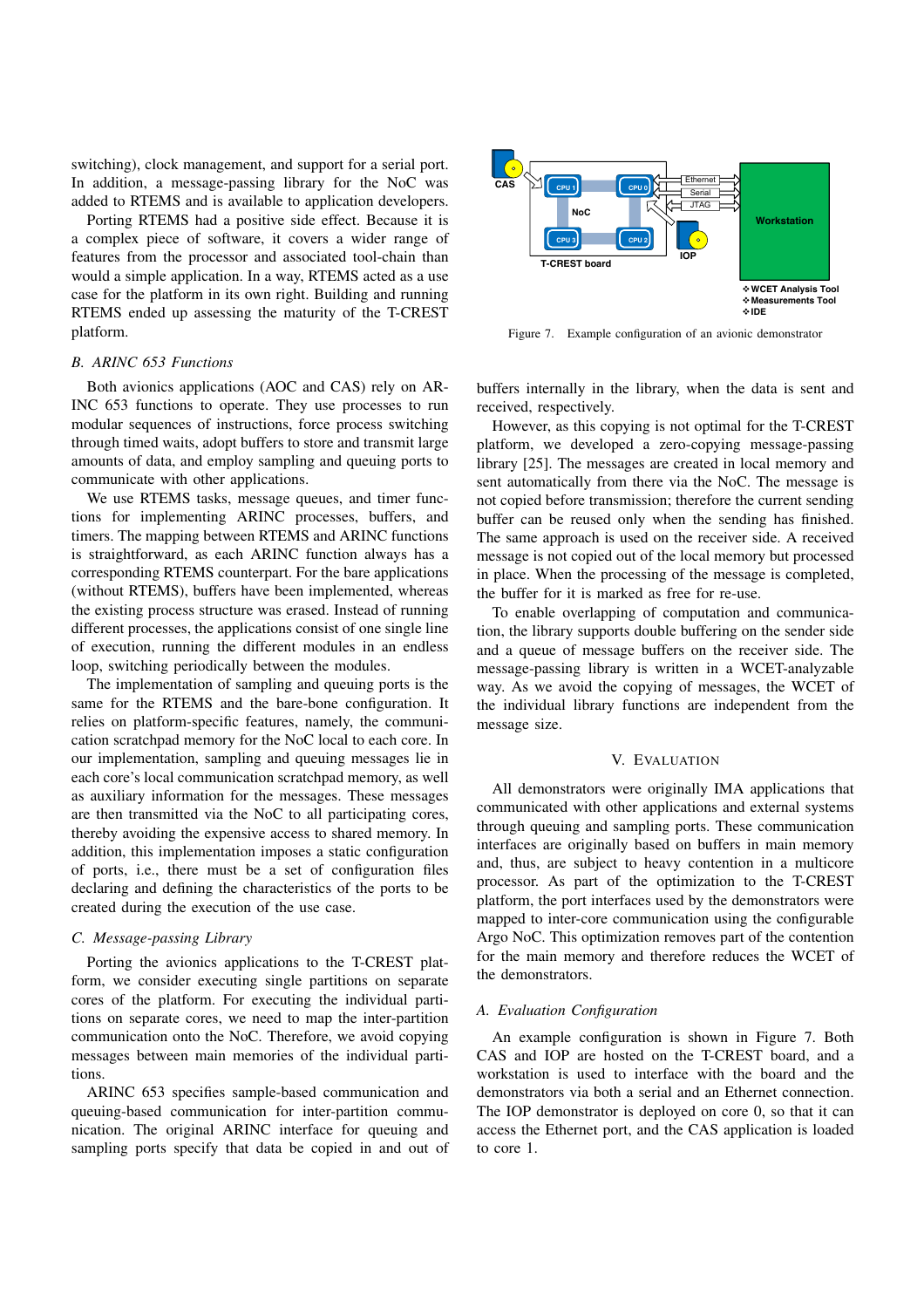

Figure 8. CAS original interfaces



Figure 9. CAS interfaces in T-CREST

The IOP demonstrator was originally developed to manage I/O access in partitioned systems, where various partitions need to communicate with I/O devices in a safe, controlled manner. In all the avionics demonstrators, IOP's main duty is to manage the Ethernet interface. Applications trying to access the network will send data to the core, where the IOP is running using the Argo NoC. This communication is abstracted by the ARINC 653 queuing and sampling port interface. Once the data has been received, the IOP routes it according to its internal routing tables and sends it to the Ethernet network and data received by the IOP from the network is routed and sent to the applications via the NoC.

The CAS demonstrator is composed of the display unit and the processing unit. For the user to visualize messages, the display unit corresponds to a graphical interface. The display unit is simulated on the workstation.

The core of the CAS application is the processing part that is executed on the T-CREST platform. It can be decomposed in 6 subcomponents: (1) management of CAS messages, (2) interaction with the display, (3) setting of the flight phase, (4) message activation logic, (5) message acknowledgement, and (6) CAS main function for periodically calling the other CAS components.

At the workstation, the user can send one of two commands to the CAS processing element: (1) change of the flight phase and (2) activation of a specific message.

In the original application, sampling and queuing ports were used for communicating between the processing unit and the display unit (see Figure 8). In the T-CREST system, communication between the processing unit and the display unit was replaced by the Ethernet connection between the platform and the user workstation (see Figure 9). The arrows in these figures show the direction of the message exchange.

The IOP demonstrator serves as the middleman for CAS to communicate with its graphical interface at the user workstation (see Figure 9). In this case, the initial sampling and queuing ports are mapped to NoC-based ports that associate the various CAS processing components to IOP.

# *B. Evaluation Results*

The main objective of the avionics evaluation was to demonstrate that, given a configuration of the T-CREST platform, independently obtaining the WCET of any application is possible, regardless of other software executing on the platform. This temporal independence between applications is a cornerstone in the IMA concept, which is difficult to obtain in current multicore systems. The lack of analyzable multicore platforms hampers their adoption in the aerospace market, preventing the potential benefits in terms of higher system integration that can lead to more cost-efficient avionics systems.

To validate application independence, a demonstrator was set up in which each core hosts a different application (AOC, IOP, CAS) that would, in a typical IMA system, be a stand-alone partition. This asymmetric distribution of applications on cores was used to show that the timing of each application depends solely on its own execution and the hardware configuration.

To provide further insight over the behavior of the T-CREST platform, several test cases were setup by varying the number, configuration, and distribution of the avionics applications. For the different test cases, we estimated the WCET of selected tasks and, in some cases, compared the WCET against a measurement of the average-case execution time. We obtain the measured execution time by reading the cycle-accurate timer of Patmos at specific points in the source code.

The following tables show the WCET results of individual tasks of the avionics demonstrators. The WCETs are obtained for variations of the hardware (4 or 9 cores) and variations of the application setup. The hardware configuration has an impact on the WCET because more cores access the shared main memory. The application setup shows almost no influence on the WCET of tasks.

As Tables I and II show, we were able to obtain WCET estimations for every avionics application. Table I shows that the main factor influencing the WCET estimation is the number of cores available in the platform. In contrast, variations in concurrently executing applications, here appearing as different test cases, have no noticeable impact on the WCET estimation. The WCET estimation for the cas loop entry point displays a twofold increase when changed from a quad-core platform to a nine-core platform.

Some applications, listed in Table I, exhibit a very small variance in the WCET estimation for different application setups while using the same number of cores. This small variation is due to different configurations used in different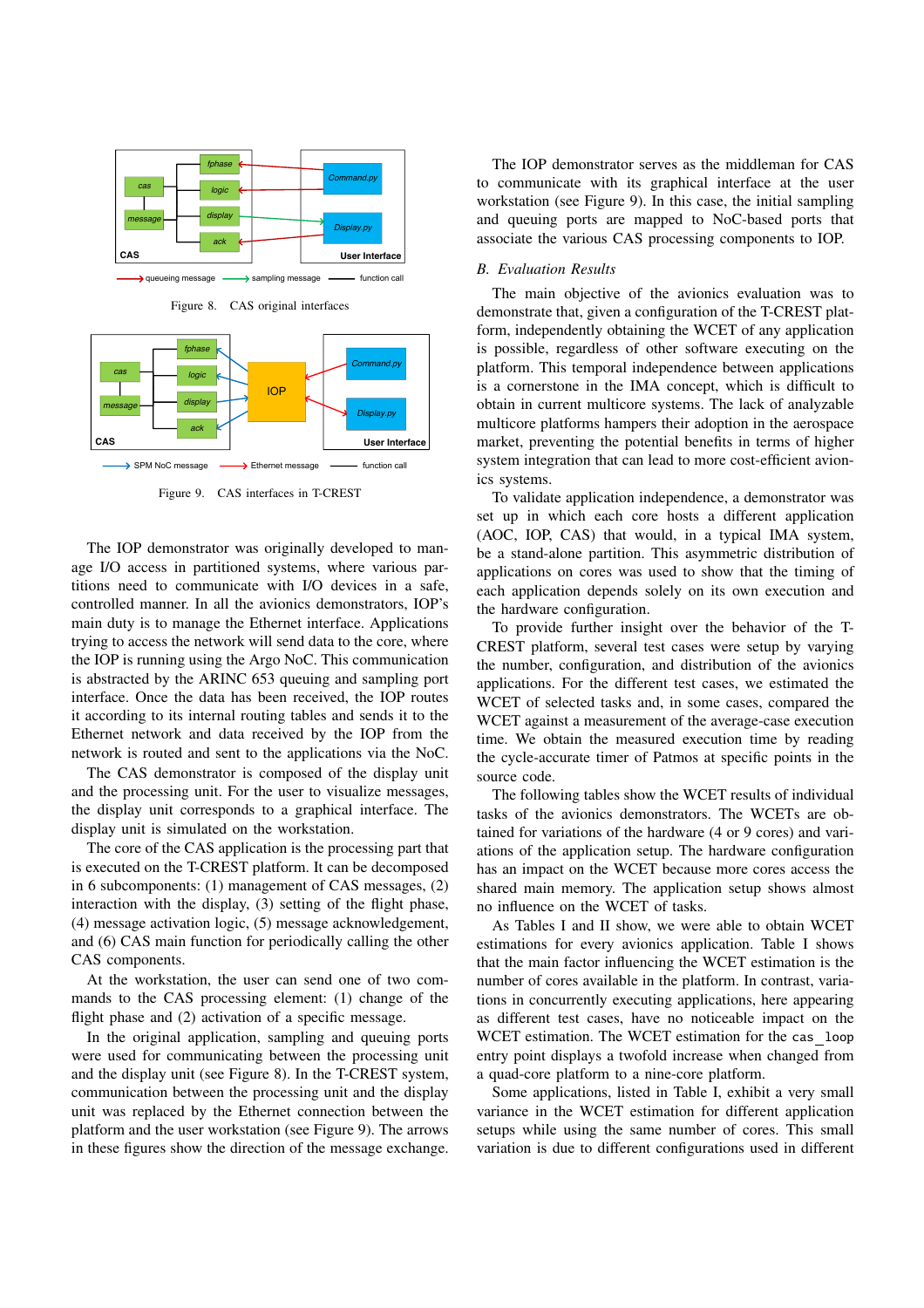|                                                           | Table I |  |
|-----------------------------------------------------------|---------|--|
| WCET RESULTS FOR SELECTED TASKS OF AVIONICS DEMONSTRATORS |         |  |

| Analysis entry        | Test case         | Cores | <b>WCET</b><br>$(in$ ms $)$ |
|-----------------------|-------------------|-------|-----------------------------|
| cas loop              | $CAS+IOP$         | 4     | 284                         |
|                       | $AOC + CAS + IOP$ | 9     | 619                         |
| AGPAOCReceiveMainLoop | $AOC+IOP$         | 9     | 5.41                        |
|                       | $AOC + CAS + IOP$ | 9     | 5.45                        |
| AirplanePAOCMainTask  | $AOC+IOP$         | 9     | 1.92                        |
|                       | $AOC + CAS + IOP$ | 9     | 1.94                        |
| decoderLoop           | $AOC+IOP$         | 9     | 210                         |
|                       | $AOC + CAS + IOP$ | 9     | 210                         |
| AOCAlertMainLoop      | $AOC+IOP$         | 9     | 2.72                        |
|                       | $AOC + CAS + IOP$ | 9     | 2.74                        |

Table II WCET ESTIMATIONS AND AVERAGE-CASE EXECUTION TIME MEASUREMENTS FOR IOP: PRE DISPATCHER AND POS ROUTER ENTRY POINTS

| Analysis entry | Test case                                   | Cores       | WCET<br>est.<br>$(in$ ms) | Timing<br>meas.<br>$(in \, ms)$ |
|----------------|---------------------------------------------|-------------|---------------------------|---------------------------------|
| pre dispatcher | $CAS+IOP$<br>$AOC+IOP$<br>AOC+CAS+IOP       | 4<br>9<br>9 | 6.24<br>14.64<br>23.57    | 0.952<br>0.239<br>1.110         |
| router<br>pre  | $CAS+IOP$<br>$AOC+IOP$<br>$AOC + CAS + IOP$ | 4<br>9<br>9 | 6.42<br>15.35<br>27.07    | 0.121<br>0.120<br>0.151         |

test cases. Some of these configurations (e.g., the number of ARINC 653 ports) have a small impact over loop bounds and, hence, over the estimated WCET. This effect is also present on the WCET estimation results from the IOP application presented in Table II.

All WCET estimations are, as expected, higher than the average case measurements. However, as average case measurements usually do not trigger the worst-case execution path, the big difference between WCET estimates and measurements has no real meaning, Triggering the worst-case execution path is practically impossible for nontrivial application, as this path is usually unknown, providing another argument for static WCET analysis of tasks in safety-critical applications.

## *C. Comparison with LEON*

LEON processors [26] are very common in real-time systems, especially in the space domain. LEON is also supported by the aiT WCET analysis tool. We selected the IOP application, as an example, to compare the T-CREST platform against a LEON 3 processor.

Alongside the compiled IOP executable for LEON 3, a manually composed AIS annotations file is used as input to AbsInt's WCET analysis tool for obtaining the estimated WCET values for the LEON processor. These values are then compared with the values obtained, using the same source

Table III COMPARISON OF WCET RESULTS BETWEEN PATMOS AND LEON FOR THE IOP APPLICATION

| Analysis entry | Cores | Target CPU            | <b>WCET</b><br>$(in$ ms $)$ |
|----------------|-------|-----------------------|-----------------------------|
| pre dispatcher |       | Patmos<br><b>LEON</b> | 2.20<br>2.32                |
|                | 4     | Patmos<br><b>LEON</b> | 5.75<br>45.28               |
| pre router     |       | Patmos<br><b>LEON</b> | 2.21<br>2.15                |
|                | 4     | Patmos<br><b>LEON</b> | 6.06<br>41.81               |

code compiled for the T-CREST platform. However, this comparison is feasible only for a single core, as determining the WCET for multicore configurations of the LEON processor are impossible (the problem is unbounded).

Nonetheless, an approximate value of the expectable WCET, for multicore LEON, is estimated by factoring single-core WCET values with a maximum interference multiplier representative of a LEON multicore processor. This maximum interference multiplier is extracted from the literature [27], namely a European Space Agency-funded study aimed at characterizing the NGMP processor (quadcore LEON 4). This study found that inter-core interference could increase the execution time of a given code segment up to twenty times compared to its single-core value.

Table III presents the comparison between LEON 3 and T-CREST/Patmos. From the comparison in Table III we can conclude that, in single-core configurations, Patmos and LEON have similar results with one alternately exhibiting a marginal reduction (*<*5 %) in the WCET bound over the other, depending on the specific task analyzed.

In multicore configurations, the difference is more significant; Patmos, as part of the T-CREST platform, can be directly targeted by static WCET analysis techniques. Such analysis is unfeasible in multicore versions of the LEON processor, such as the NGMP. Being analyzable in terms of WCET behavior offers the T-CREST platform a key advantage over the LEON multicore processor. When comparing the WCET values obtained in multicore T-CREST with those empirically estimated for the LEON, we see the T-CREST platform yielding a seven times lower WCET bound. Nonetheless, we cannot use the LEON values presented to build a safety case around the software, because they are rough estimates derived from empirically obtained interference patterns.

#### VI. RELATED WORK

As standard processors do not fit for future avionics applications, research on time-predictable architectures is gaining momentum. This section compares related research with the T-CREST platform.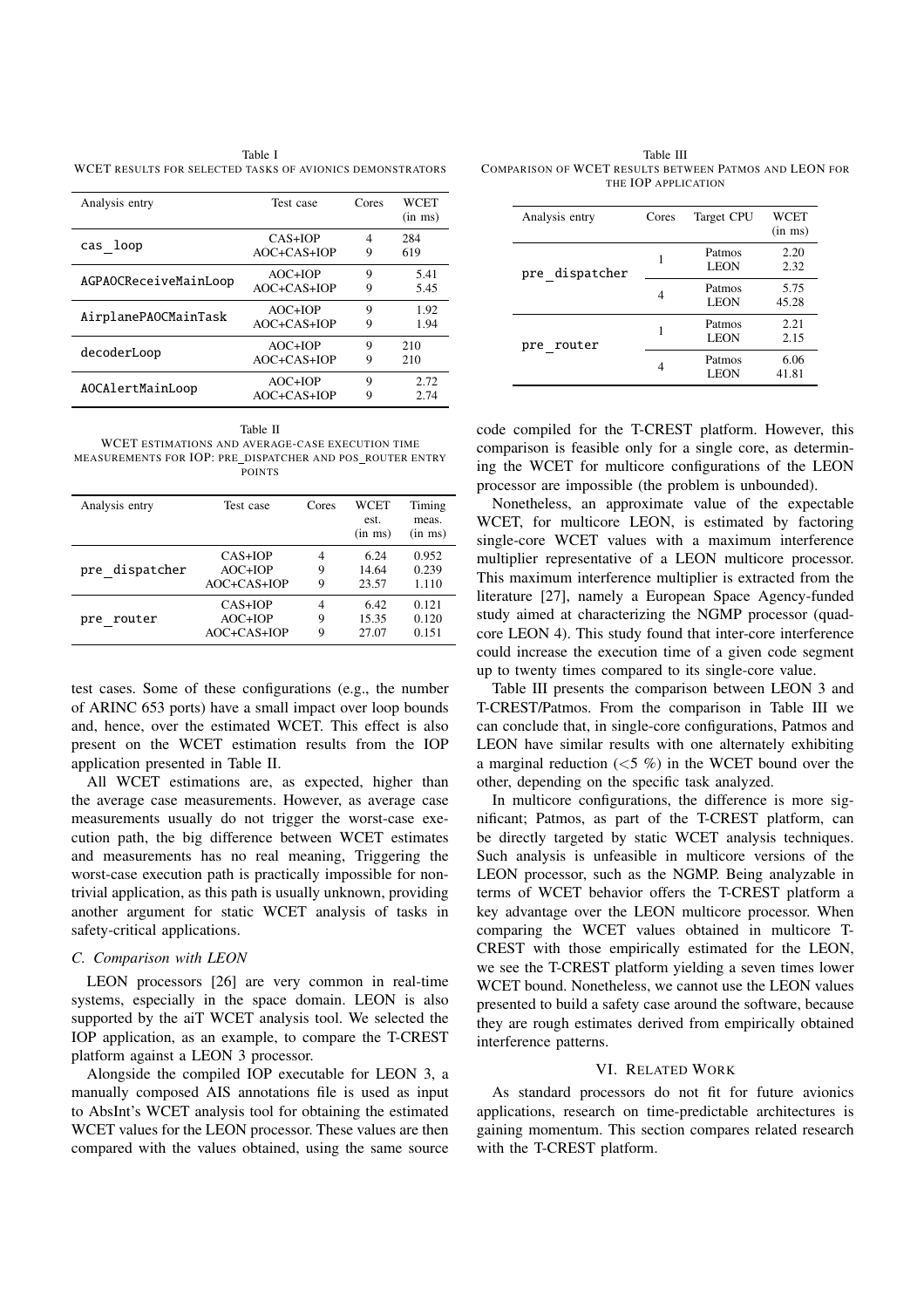A bus-based multicore processor has been developed within the MERASA (Multi-Core Execution of Hard Real-Time Applications Supporting Analysability) [28] project. In contrast to MERASA, we developed a network-on-chip based multicore architecture. We also tackled the time predictability challenge by developing a new processor architecture, with a WCET optimized instruction set, and the supporting compiler.

The FP-7 project PREDATOR studied the factors that influence time-predictability in processors [29]. Within the T-CREST project we followed the design principles of the PREDATOR project.

The precision-timed (PRET) machine [30], [31] is a processor that supports repeatable timing. The initial version of PRET implements one version of the ARM instruction set [32], [33]. PRET supports several threads in execution via chip-multithreading. Scratchpad memories are used instead of instruction and data caches. FlexPRET [34] extends PRET to support two different thread types, hard and soft realtime threads, directly in the hardware. This extension is intended for mixed-critically systems. The main difference between our proposal and PRET is that we focus on time predictability [11], [12] and PRET on repeatable timing.

Fernandez et al. [35] explore the task interference in a LEON 4-based quad-core processor. The processor is a conventional multiprocessor that has been developed with critical real-time systems in mind. The study shows that interference may cause the execution time of a task to increase by a factor of 2-9 times when executing on the multicore configuration, compared to a single core configuration. This result is a strong argument in support of time-predictable multicore architectures such as the one we have built with the T-CREST platform.

# VII. CONCLUSION

Avionics applications need to be certified for the highest criticality standard. In this paper we presented avionics applications that have been ported to the time-predictable T-CREST multicore processor. We showed that the avionics applications can be analyzed for their worst-case execution time when executing on the T-CREST multicore processor, although multicore processors are usually a very hard target for worst-case execution time analysis. Therefore, we conclude that the T-CREST platform is a good choice for high criticality real-time systems.

## ACKNOWLEDGEMENTS

We would like to thank all T-CREST partners for their support, the successful building of the T-CREST platform, and successful execution of the EC funded T-CREST project.

This work was partially funded under the European Union's 7th Framework Programme under grant agreement no. 288008: Time-predictable Multi-Core Architecture for Embedded Systems (T-CREST), and by the Danish Council for Independent Research *|* Technology and Production Sciences under the project RTEMP, contract no. 12-127600

#### *Source Access*

Most parts of the T-CREST implementation are available in open source: https://github.com/t-crest. Further information can be found at the project web site: http://www.t-crest. org and the web site for the processor and the compiler: http://patmos.compute.dtu.dk/

#### **REFERENCES**

- [1] M. Schoeberl, C. Silva, and A. Rocha, "T-CREST: A timepredictable multi-core platform for aerospace applications," in *Proceedings of Data Systems In Aerospace (DASIA 2014)*, Warsaw, Poland, June 2014.
- [2] M. Schoeberl, S. Abbaspour, B. Akesson, N. Audsley, R. Capasso, J. Garside, K. Goossens, S. Goossens, S. Hansen, R. Heckmann, S. Hepp, B. Huber, A. Jordan, E. Kasapaki, J. Knoop, Y. Li, D. Prokesch, W. Puffitsch, P. Puschner, A. Rocha, C. Silva, J. Sparsø, and A. Tocchi, "T-CREST: Time-predictable multi-core architecture for embedded systems," *Journal of Systems Architecture*, vol. 61, no. 9, pp. 449–471, 2015.
- [3] M. Schoeberl, P. Schleuniger, W. Puffitsch, F. Brandner, C. W. Probst, S. Karlsson, and T. Thorn, "Towards a time-predictable dual-issue microprocessor: The Patmos approach," in *First Workshop on Bringing Theory to Practice: Predictability and Performance in Embedded Systems (PPES 2011)*, Grenoble, France, March 2011, pp. 11–20.
- [4] M. Schoeberl, F. Brandner, J. Sparsø, and E. Kasapaki, "A statically scheduled time-division-multiplexed networkon-chip for real-time systems," in *Proceedings of the 6th International Symposium on Networks-on-Chip (NOCS)*. Lyngby, Denmark: IEEE, May 2012, pp. 152–160.
- [5] E. Kasapaki, M. Schoeberl, R. B. Sørensen, C. T. Müller, K. Goossens, and J. Sparsø, "Argo: A realtime network-on-chip architecture with an efficient GALS implementation," *Very Large Scale Integration (VLSI) Systems, IEEE Transactions on*, vol. PP, 2015.
- [6] J. Garside and N. C. Audsley, "Prefetching across a shared memory tree within a network-on-chip architecture," in *System on Chip (SoC), 2013 International Symposium on*, Oct 2013, pp. 1–4.
- [7] M. Schoeberl, D. V. Chong, W. Puffitsch, and J. Sparsø, "A time-predictable memory network-on-chip," in *Proceedings of the 14th International Workshop on Worst-Case Execution Time Analysis (WCET 2014)*, Madrid, Spain, July 2014, pp. 53–62.
- [8] M. D. Gomony, B. Akesson, and K. Goossens, "Architecture and optimal configuration of a real-time multi-channel memory controller," in *Design, Automation Test in Europe Conference Exhibition (DATE), 2013*, 2013, pp. 1307–1312.
- [9] P. Puschner, R. Kirner, B. Huber, and D. Prokesch, "Compiling for time predictability," in *Computer Safety, Reliability, and Security*, ser. Lecture Notes in Computer Science, F. Ortmeier and P. Daniel, Eds. Springer Berlin / Heidelberg, 2012, vol. 7613, pp. 382–391.